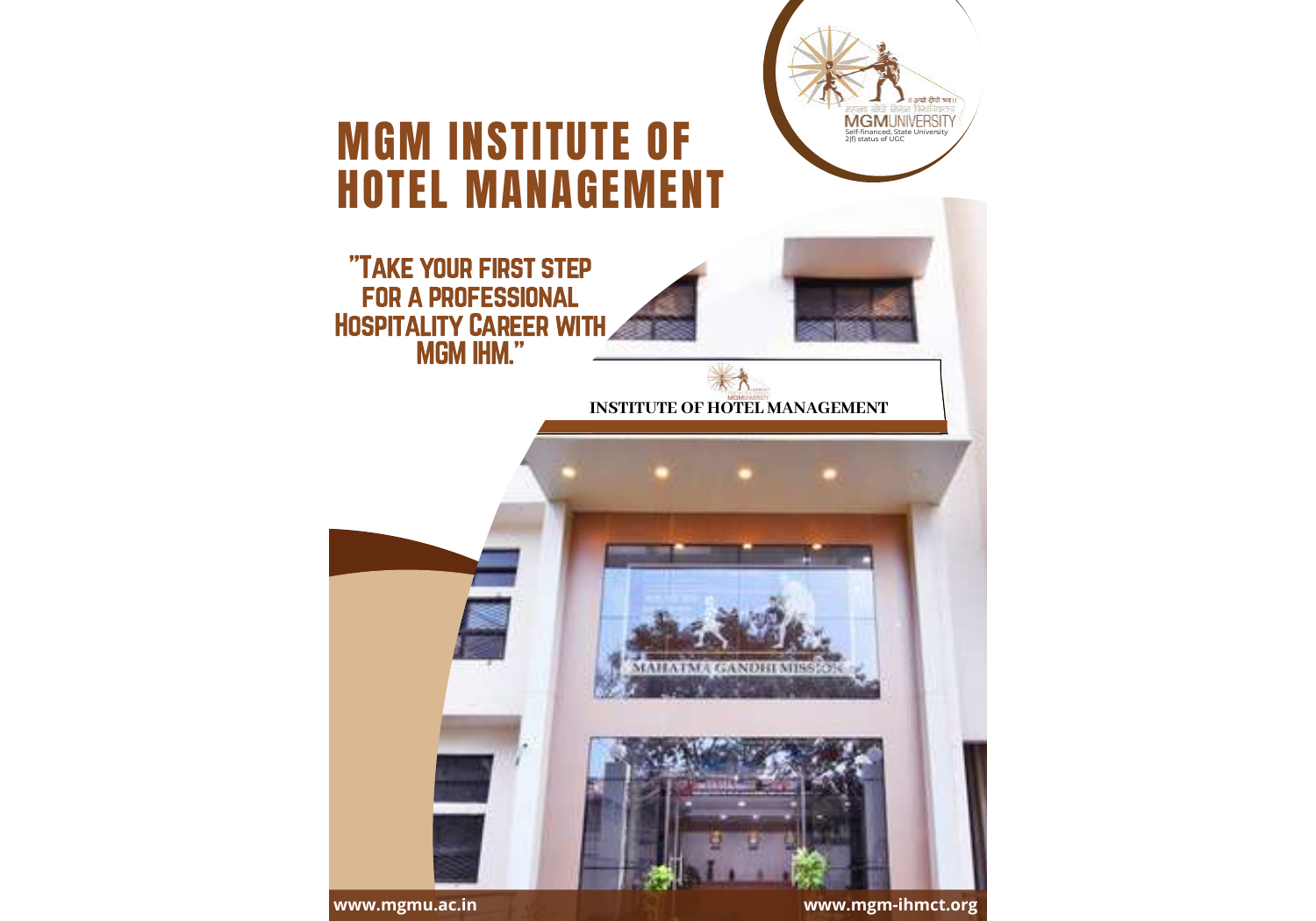#### **MGM UNIVERSITY**

MGM University in Aurangabad, established by the revered Mahatma Gandhi Mission Trust, a pioneer with 37 years of excellence in education, research and service, is now a self-financed State University, approved by Goverment of Maharashtra with the passing of MGM University Act 2019 by Maharashtra Legislative Assembly and Legislative Council.

elf-fin ance nced ced, ed, S d, State Unive niv ersity

MGMUNIVERSIT

2(f) statu sof U GC .  $\subset$ 

It has the  $2(f)$  status granted by the University Grants Commission (UGC) of I n d i a.

Setting a glowing milestone in the higher education history of Marathwada region of Maharashtra, its birth amid the world celebrations of the 150" Birth Anniversary of Mahatma Gandhi in 2019. marks an auspicious beginning for MGM University.

Gandhiji's philosophy and the timeless values that he has taught have been the ever inspiring force of MGM University. Its founded on the Gandhian belief that education is for all-and at its core is character-building and getting students future-ready.

The constituent institutions of MGM University, each of them with a great track record of academic excellence and industry placements, are Jawaharlal Nehru Engineering College. Institute of Management and Research. Institute of Biosciences and Technology, Dr.G.Y.Pathrikar College of Computer Science & IT, College of Journalism & Mass Communication, Institute of Hotel Management, Institute of Fashion Design. College of Fine Arts, Institute of Social Science. Institute of Indian and Foreign Languages, and Mahagami Gurukul of Mission Trust, a plone with sy vesne of excellence in education, research and the passing of MGM University. Any other than the passing of MGM University Art 2019 by Maharashtra (Legislative Assembly and Legislative Counci

MGM University assures you of an exhilarating campus life - a safe, vibrant, green campus- with an experiential teaching methodology adopted for all the programs to get you ready for the new world of careers and entrepreneurial opportunities.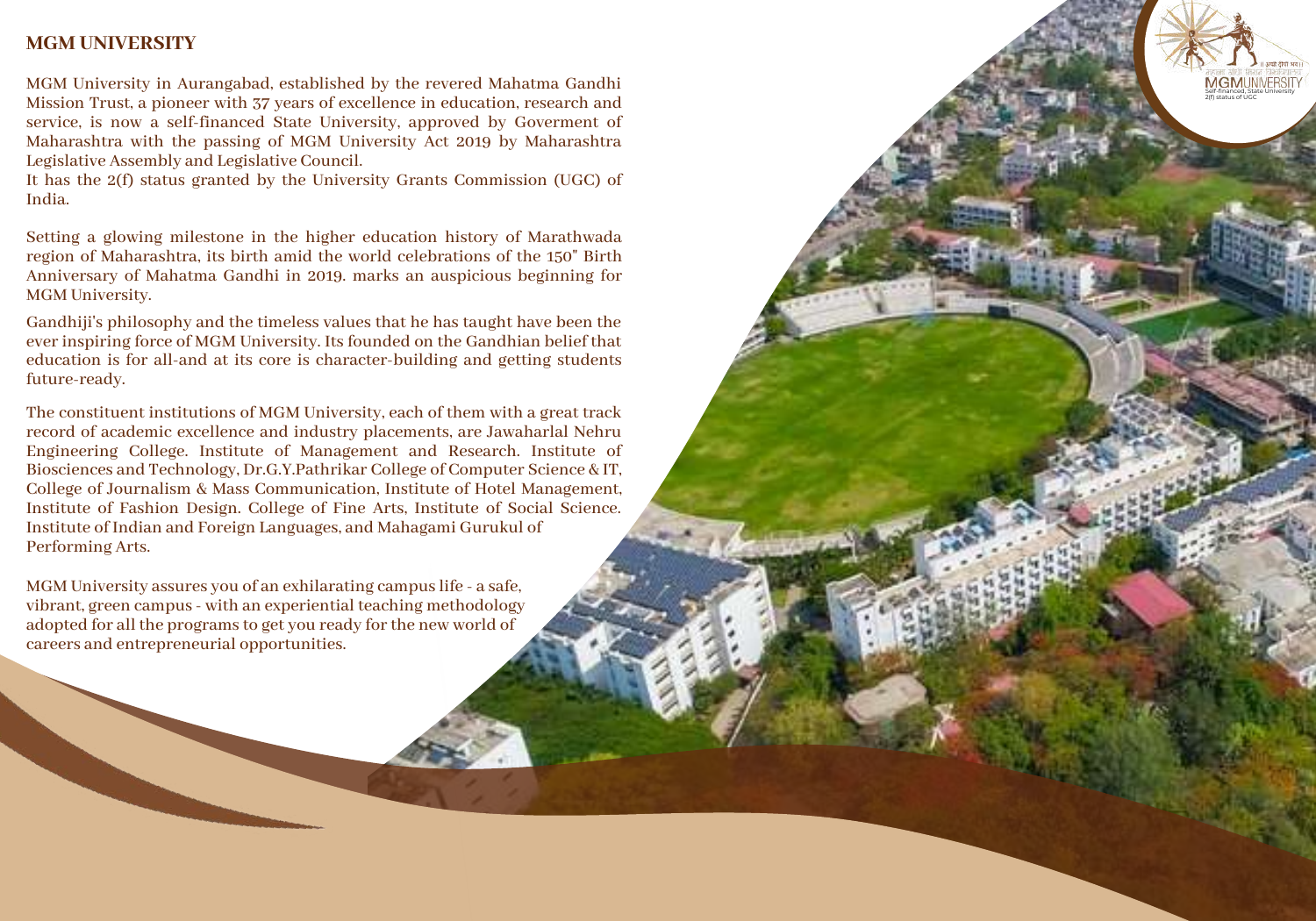#### **ABOUT INSTITUTE**

MGM Institute of Hotel Management (IHM) is one of the leading Institutes in the region and since its inception, it has been a pioneer, engraving a position for itself in the hospitality industry. The Institute prouds itself for the work ethics and objectives which it has inherited from the parent organization of MGM.

elf-fin ance nced ced, ed, S d, State Unive niv ersity

**MGMUNIVERSIT** 2(f) statu sof U GC . C

It's a Constituent Institute of MGM University, Aurangabad and provides degree programs in the field of Hospitality. Travel & Tourism and Aviation Management, apart from this, the institute runs Diploma and Certificate programs. These programs help an individual to get an easy entry into the hospitality field. MGM-IHM. Aurangabad. has taken a lead in the area of developing the required skills and confidence in the chosen career. Our institute offers excellent academic teaching and practical skills with an edge to make the student a true professional. Institutes in the region and since its inception, it has been a pioneer, and pioneer there are the more entired proofs testel for the work ethics and objectives which it has inherited from the parent organis in the field o

#### **Vision**

Our vision is to be one of the leading institutes with a reputation for not only in academics, but also for developing professionals with hospitality skills, exposure to the hotel operations, strategic and managerial skills and multicultural ethics.

#### **Mission**

To foster meaningful learning by increasing rigor and student engagement through classroom learning, hands on training and industrial exposure, our students will bloom into leading hospitality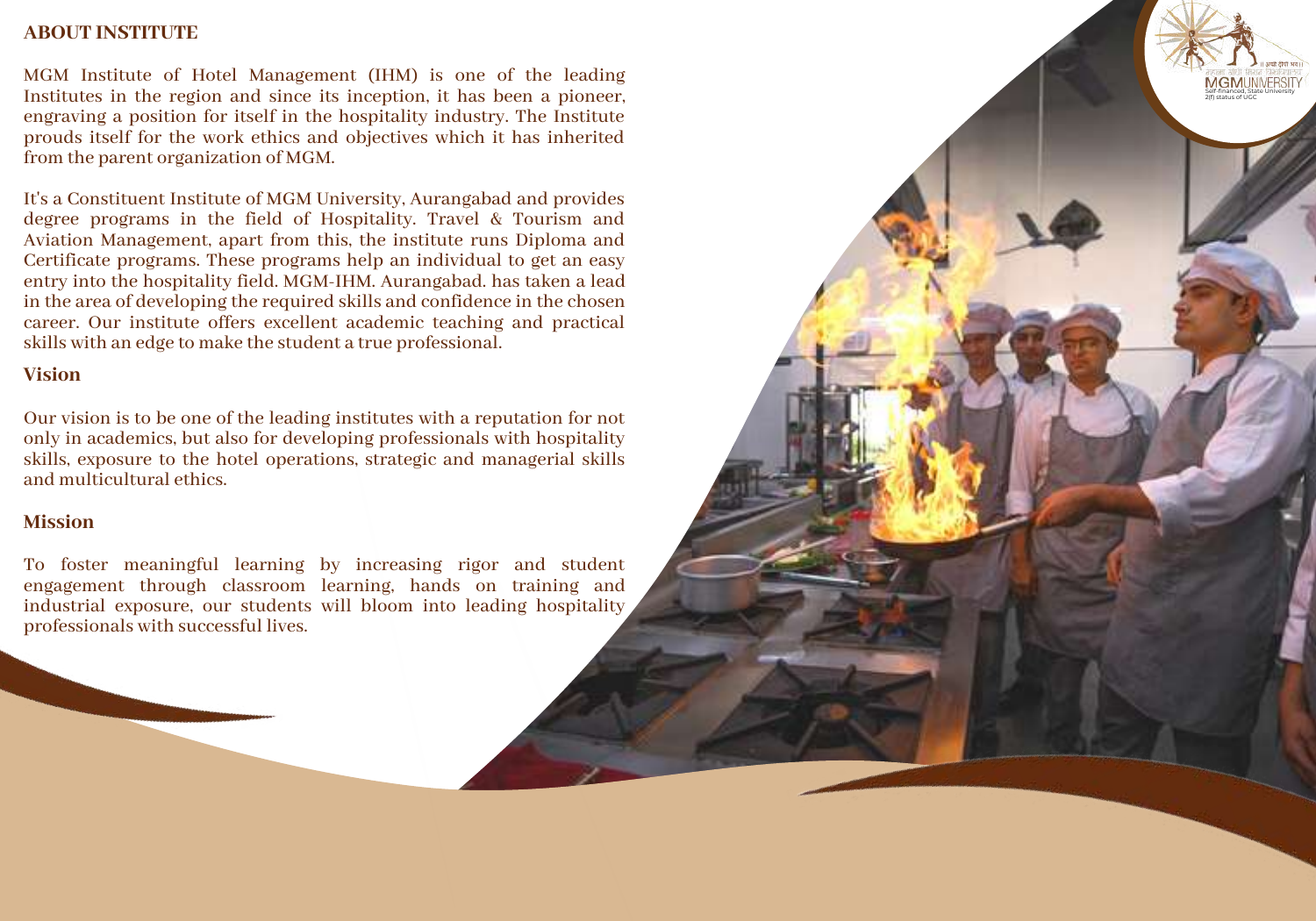# **Student's Practical by Celebrity Chef Vishnu Manohar** Emeritus Professor - MGM IHM

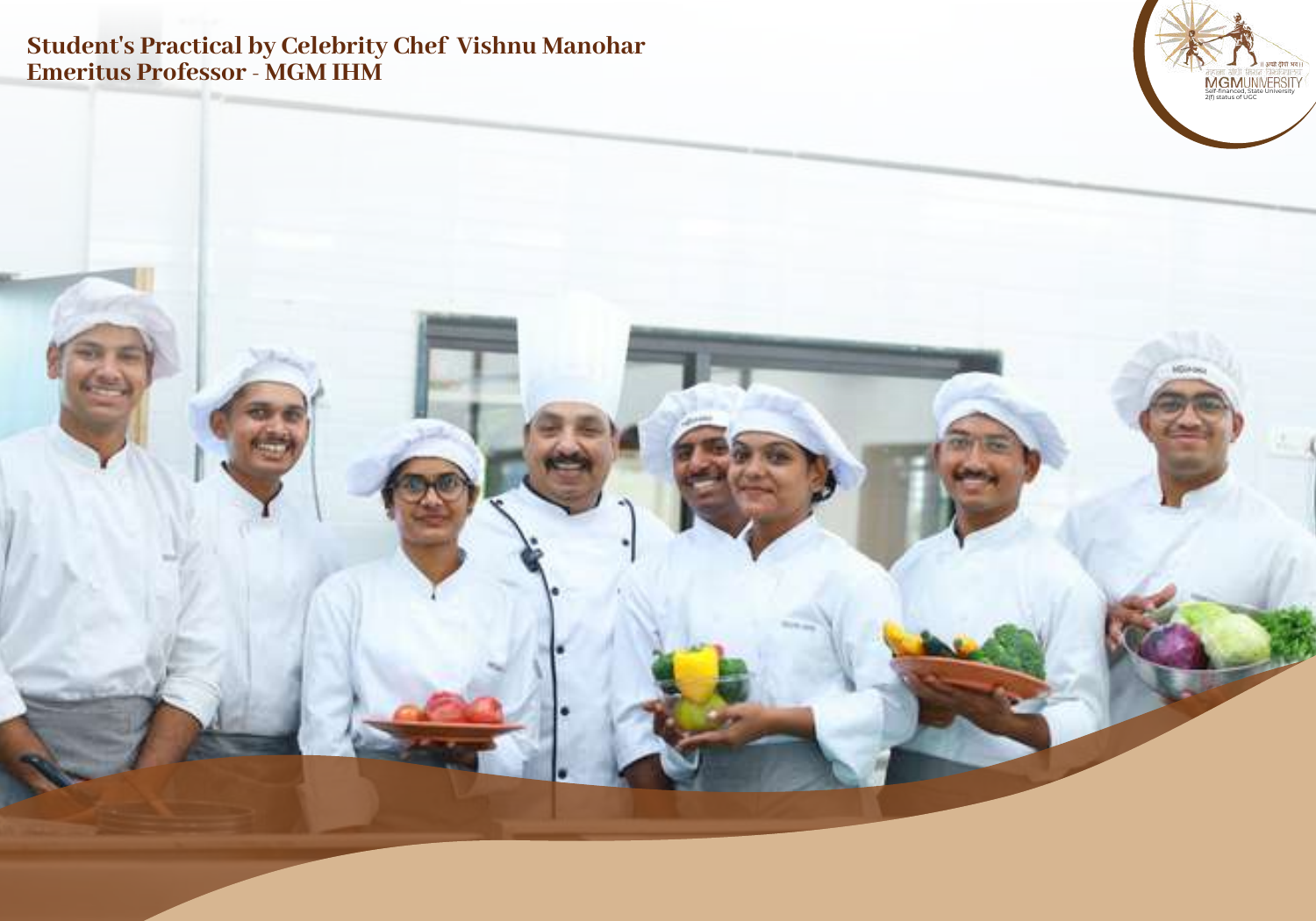# **ACADEMIC YEAR 2022-2023**

# **PG PROGRAM**

| Sr.No. | <b>Program Name</b>                            | Eligibility                                                                                                            | <b>Duration</b> |
|--------|------------------------------------------------|------------------------------------------------------------------------------------------------------------------------|-----------------|
|        | M.Sc. (Hotel Operations and Catering Services) | <b>Graduate Hotel</b><br>Management/<br>Hotel Operations/<br><b>Hospitality Studies or</b><br><b>Equivalent Degree</b> | 2 Years         |

## **UG PROGRAMS**

| Sr.No. | <b>Program Name</b>                                                 | Eligibility                       | <b>Duration</b> |
|--------|---------------------------------------------------------------------|-----------------------------------|-----------------|
|        | <b>B.Sc. Culinary Arts</b>                                          | <b>HSC Passed</b><br>(Any Stream) | 3 Years         |
| 2      | B.Sc. (Hotel Operations and Catering Services)                      | <b>HSC Passed</b><br>(Any Stream) | 3 Years         |
| 3      | BBA in Aviation, Hospitality and Travel &<br><b>Tourism Studies</b> | <b>HSC Passed</b><br>(Any Stream) | 3 Years         |

# **DIPLOMA PROGRAMS**

| Sr.No.         | <b>Program Name</b>                                       | Eligibility                       | <b>Duration</b> |
|----------------|-----------------------------------------------------------|-----------------------------------|-----------------|
| $\mathbf{1}$   | Diploma Program in Professional Bartending                | <b>HSC Passed</b><br>(Any Stream) | 06 Month        |
| $\overline{2}$ | Diploma Program in Bakery and Patisserie                  | <b>HSC Passed</b><br>(Any Stream) | 1 Year          |
| 3              | Diploma Program in Food & Beverage Services               | <b>HSC Passed</b><br>(Any Stream) | 1 Year          |
| 4              | Diploma Program in Hotel Operations                       | <b>HSC Passed</b><br>(Any Stream) | 1 Year          |
| 5              | Post Degree Diploma Program in Hotel<br><b>Operations</b> | Graduate<br>(Any Stream)          | 1 Year          |

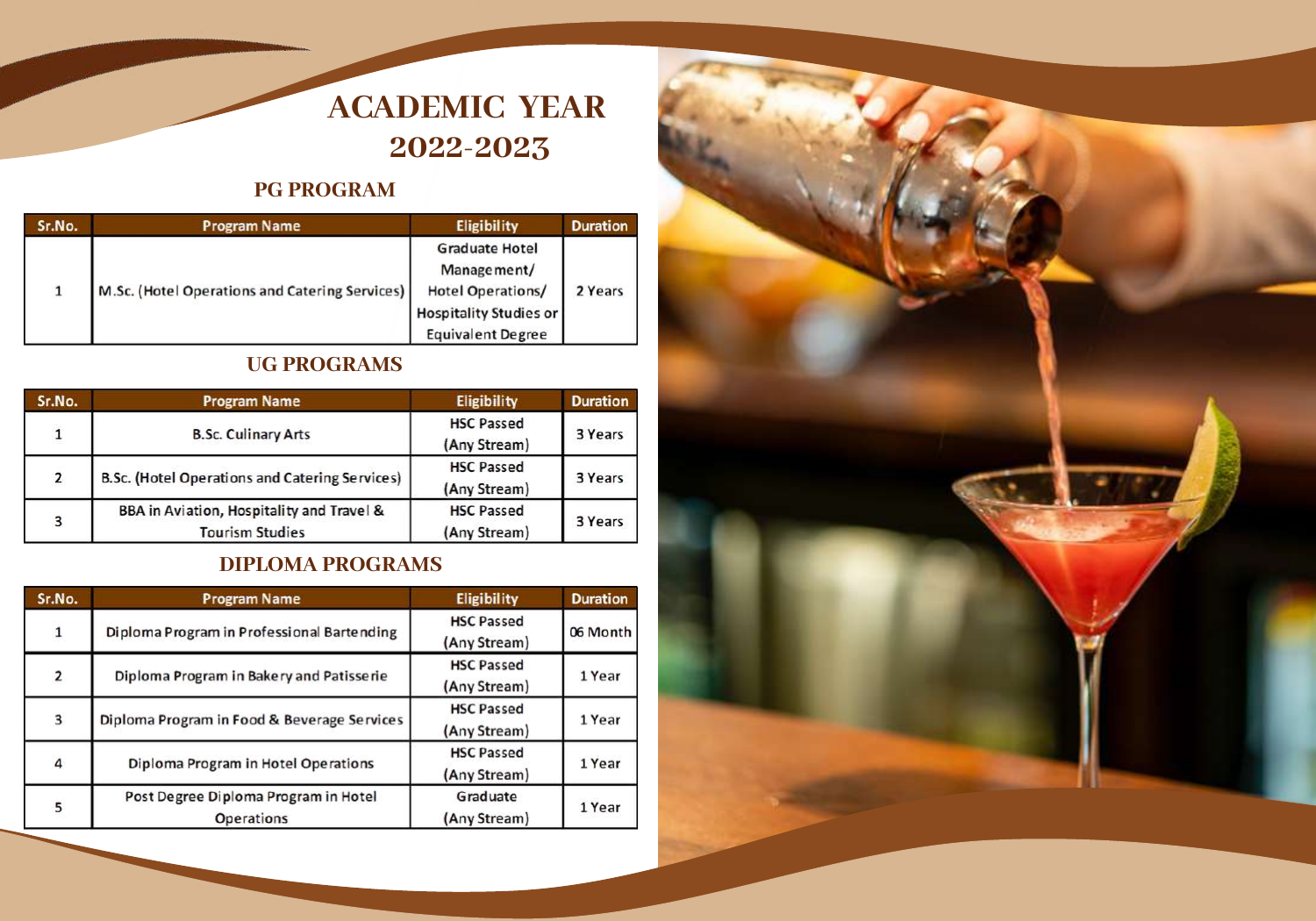#### **INFRASTRUCTURE FACILITIES**

While choosing a career in a hotel management institute, it is of immense importance to be aware of how the infrastructure of the campus is placed. where one can get full hands-on practical training. Our state-of-the-art campus is endowed with all the facilities one needs to complete the courses at our campus. With all the facilities available at our infrastructure, we stand tall among others and proud ourselves for offering all the basic amenities a student should have.

> We have a spacious building spanning an area of 2000 sq. meters to prop up our objectives and attain the desired results for the students. We care to provide all the necessary facilities not only to our students but to our staff members also.

#### **FRONT OFFICE LAB**

It is said that the first impression lasts forever and we live up to our customers' and students' expectations. When you take the first few steps of our building. you will get the exclusive feel and warm welcome of IHM.

Our students are our representatives and they inherit the hospitality from MGM and are trained to take guest check-in. check-out, handling reservations, travel desk, concierge service, etc with due care and respect,thereby training them to suitably deal with all kinds of guest New York request through our state-of-theart facilities. Hands-on practical classes are held in the Front Office, where the students are trained to face various mocksituations put forth by the trained lecturers.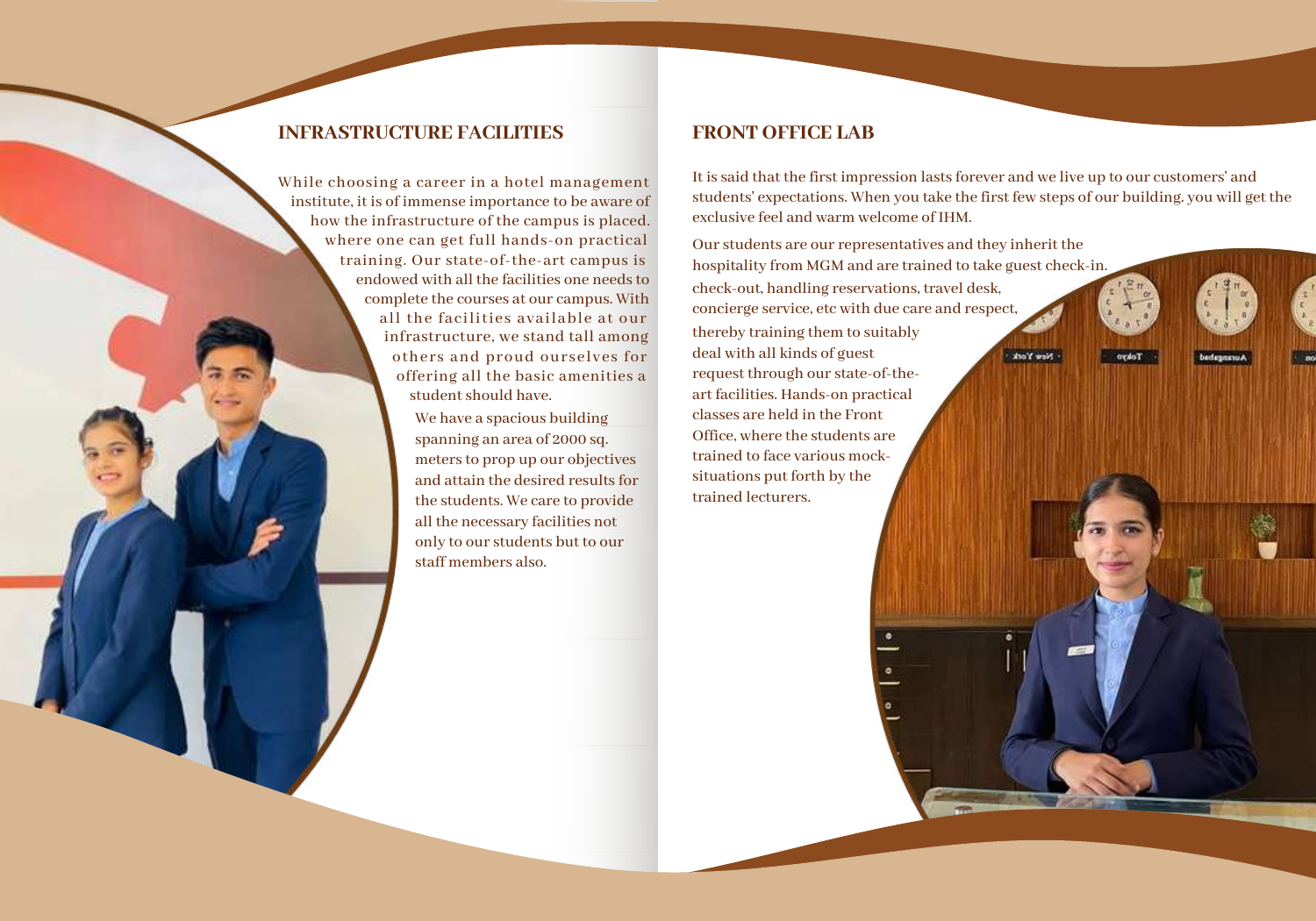#### **HOUSEKEEPING LAB RESTAURANT LAB**

techniques. It is said that "Caution is not cowardly. Carelessness is not courage". An efficient housekeeping helps eliminate some workplace hazards and aids to get a job done safely. Housekeeping is a lot more than just cleanliness. Our students are taught about the various methods of maintaining the a e sthetic upkeep of the the aid from the latest tools and hospitality environment with

We also have a well equipped bar associated with the prolific restaurant which enables the students to know the beverage associated recipes and their presentation techniques. Our students learn to offer a seamless dining experience through the serving techniques of different kinds of food and beverages in the utmost hygienic conditions. Our restaurant has all the facilities available forthe students to make their learning experience lively and handy.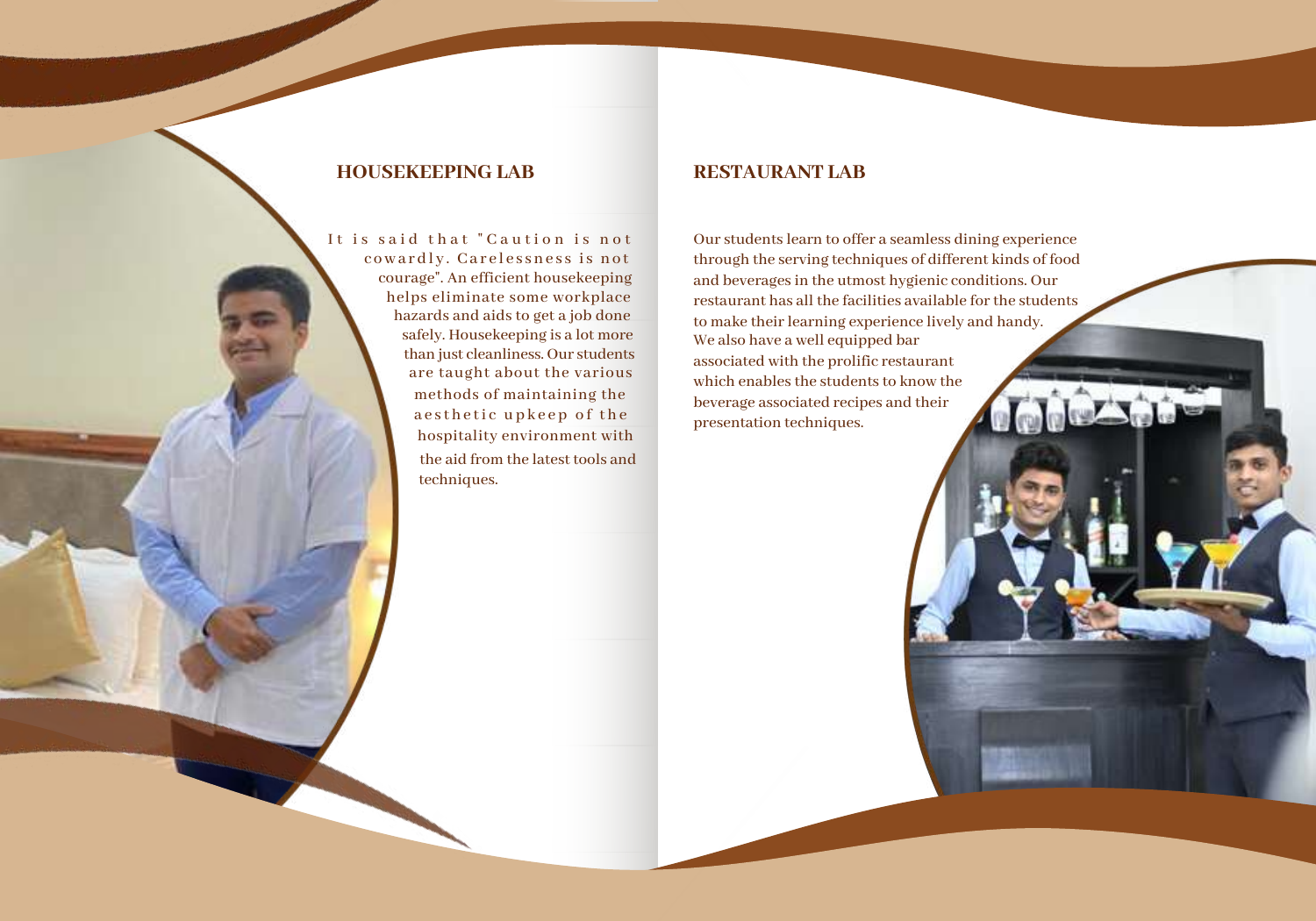### **Food Production Labs**

The students' gets hand on training in the food production department in different kitchen laboratories:

#### **Basic Training Kitchen**

It is our prime responsibility to teach the novice cooks the basic cookery techniques and to introduce them to the world of culinary. Once they learn how to handle these fundamental techniques, they will be able to prepare the delicacies of various regions. We believe that coolding is all about how to use ingredients to make them taste worth appreciating.

#### **Quantity Kitchen**

It does not take a simple multiplication to cook something for a large quantity of people. It's a ground for the students to make various regional and national delicacies and they are trained under the guidance of the expert chefs who offer their expert advice to cater any volume of banquets. The Quantity Training Kitchen is mainly the training ground for the 2nd year students.

#### **Advanced Training Kitchen**

From quality cooking accessories to full kitchen installations, we carry a full line of kitchen equipments where our students are prepared to cook authentic international cuisines and delicacies which they specialize on.

#### **Bakery Training Kitchen**

This unit enables the students to develop the skills of making bakery and confectionery products.



#### **Library, Reading Room & E-Library**

We have a vast collection of printed and multimedia materials. In addition, the Library's knowledgeable and dedicated staff is at your service, ready to help you achieve your educational and research needs. We have a well-stocked library with the variety of books ranging from Cookery to Cocktail and Mocktail recipes, Fiction to Autobiography, and Body Language to Etiquettes, and all the course oriented books of authors from acrossthe globe. The library subscribesto numerous periodical magazines. Joumals on the Hospitality Industry and all major newspapers. The library has a seating area with capacity of 60 seats, along with e-library with a seating capacity of 24 seats.

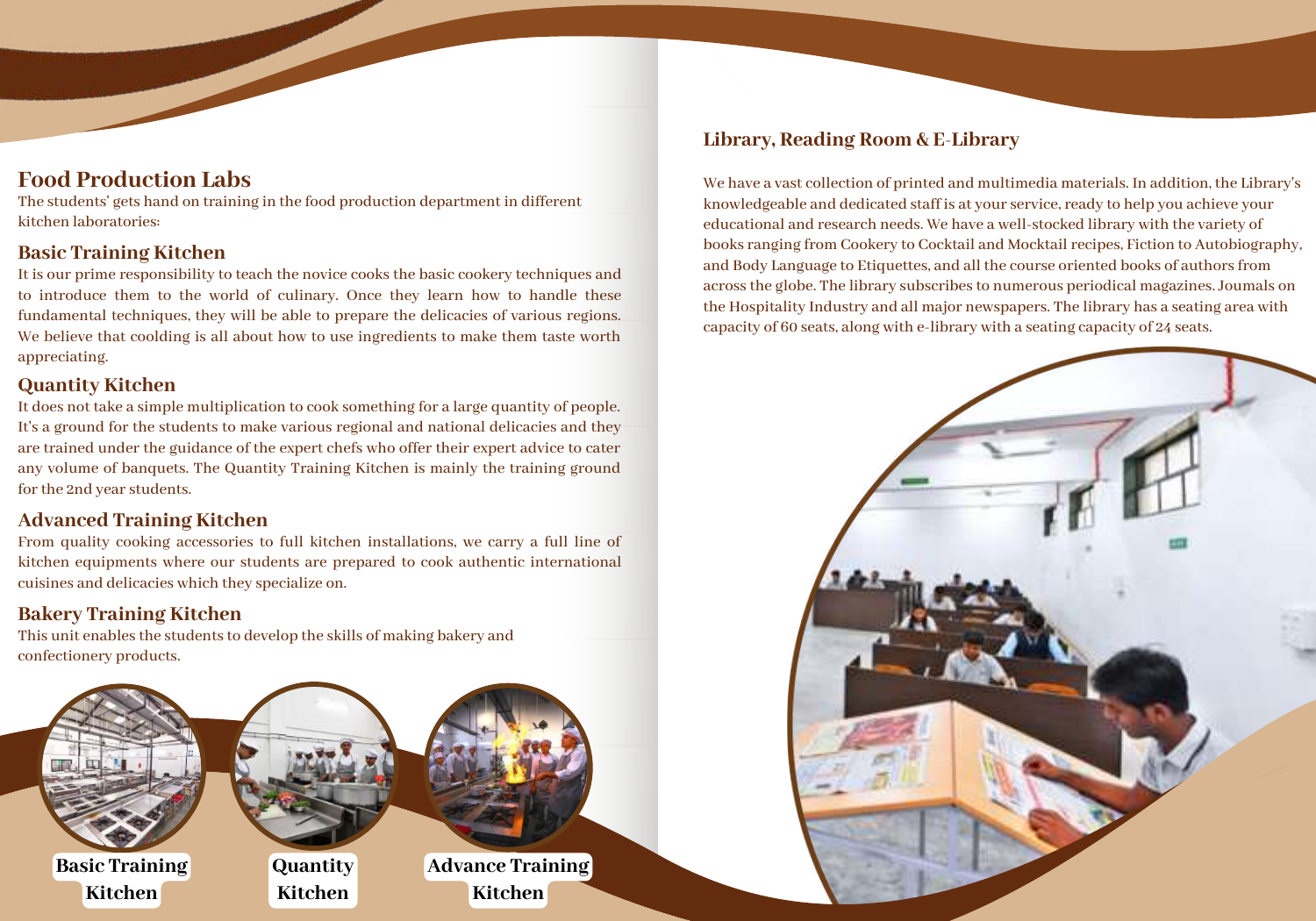### **EVENTS&ACTIVITIES**

The institute organizes various events and co-curricular activities where the student gets ample of hands on training and exposure to the current trends of the industry.

#### **AwardsandAchievements**

India Book of Records - Prepared and Displayed 72 types of Lassis in 44.37 Min.

#### **FoodFestivals /ThemeDinners**

As an imperative part of the curriculum. food festivals/theme dinners are organized in every academicyear.Thisenablesthestudentstogethands-ontrainingexperience.Someofthefood festivals organized were:

- GoanCarnivalFoodFiesta
- Arabian Nights Food Festival
- Hyderabadi Biryani Food Festival
- Awadhi Food Festival
- Punjabi Food Festival
- Oriental Food Festival
- Italian Cornett Food Festival

#### **Industrial Visits**

Every yearthe institute conductsseveral industrial visits asthese keep students updated with the latest information and technologies. These visits also compliment with the learning where the lecturers plan and conduct the visits according to the demand of the subject.

- Vineyard visit
- Cheese Farm/Factory visit
- 5 Star Rated Hotels visits
- Visit to a fine dine restaurant over a dinner
- Visit to Distilleries and Breweries of Aurangabad
- Visit to Quick Service Restaurants like McDonalds
- And many other visits

#### **ExcursionTours**

Thelocalandexcursiontoursareconductedeveryyearforthestudentsasitprovidesachangefrom the regular routine and balances the study with fun. Moreov these tours help in team building and improve the management skills of the students as the entire tour is planned and executed by them under the supervision of the staff members.





**Food Festivals Industrial Visits Excursion Tours**

#### **Business Presentations**

Faculty members give a presentation to the students on a pre-selected topic which could be from the industry, legal, sports, personality or any other which makes the students aware of many aspects related to these, and are important in their day to day lives.

#### **Guest Lectures**

Guest lectures are organized where the speaker is invited from the industry to share their experience, views, and thoughts with the students which help them to know the working scenario of the industry and the current challenges which they may face as a fresher.

### **Extra Curricular Activities**

Apart from all the co-curricular activities the institute ensures that the students participate in the extracurricularactivitieswhichareveryimportantinoveralldevelopmentofanindividual.Every Saturday three hours are given to the sports and on the basis of the same competitive matches are organized once in every month. The students have the common facility of:

- $\bullet$  Cricket ground, swimming pool, rifle shooting. lawn tennis, basket ball, badminton courts and many other such facilities are provided.
- Apart from these students have the facility of yoga and meditation centre.

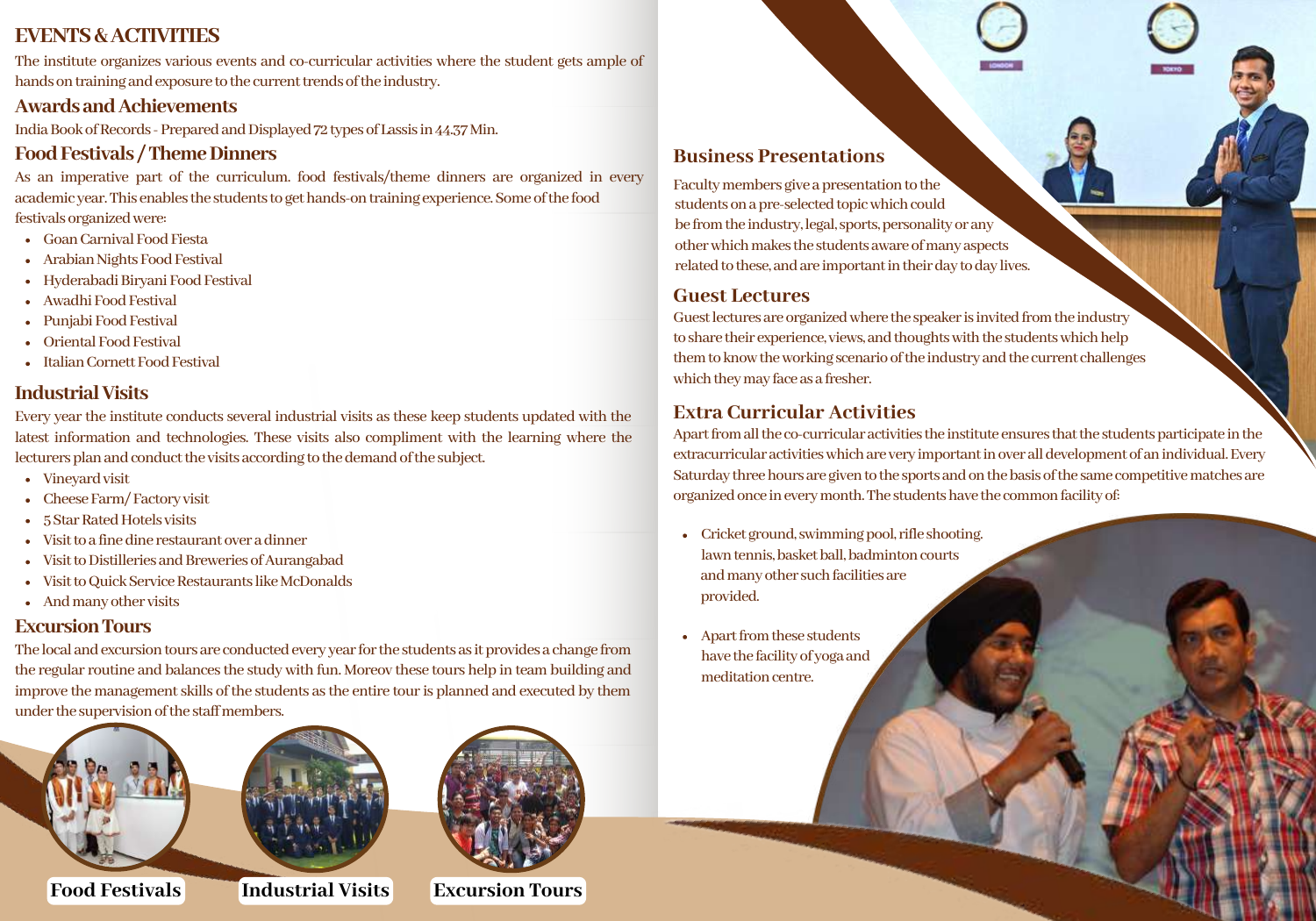# **Sports Club & Stadium**

**BLANKERS IN** 

A well maintained stadium with all the amenities required in sports and games is situated at our University to organize various indoor, outdoor sports activities and event equined in<br>ganize<br>s.

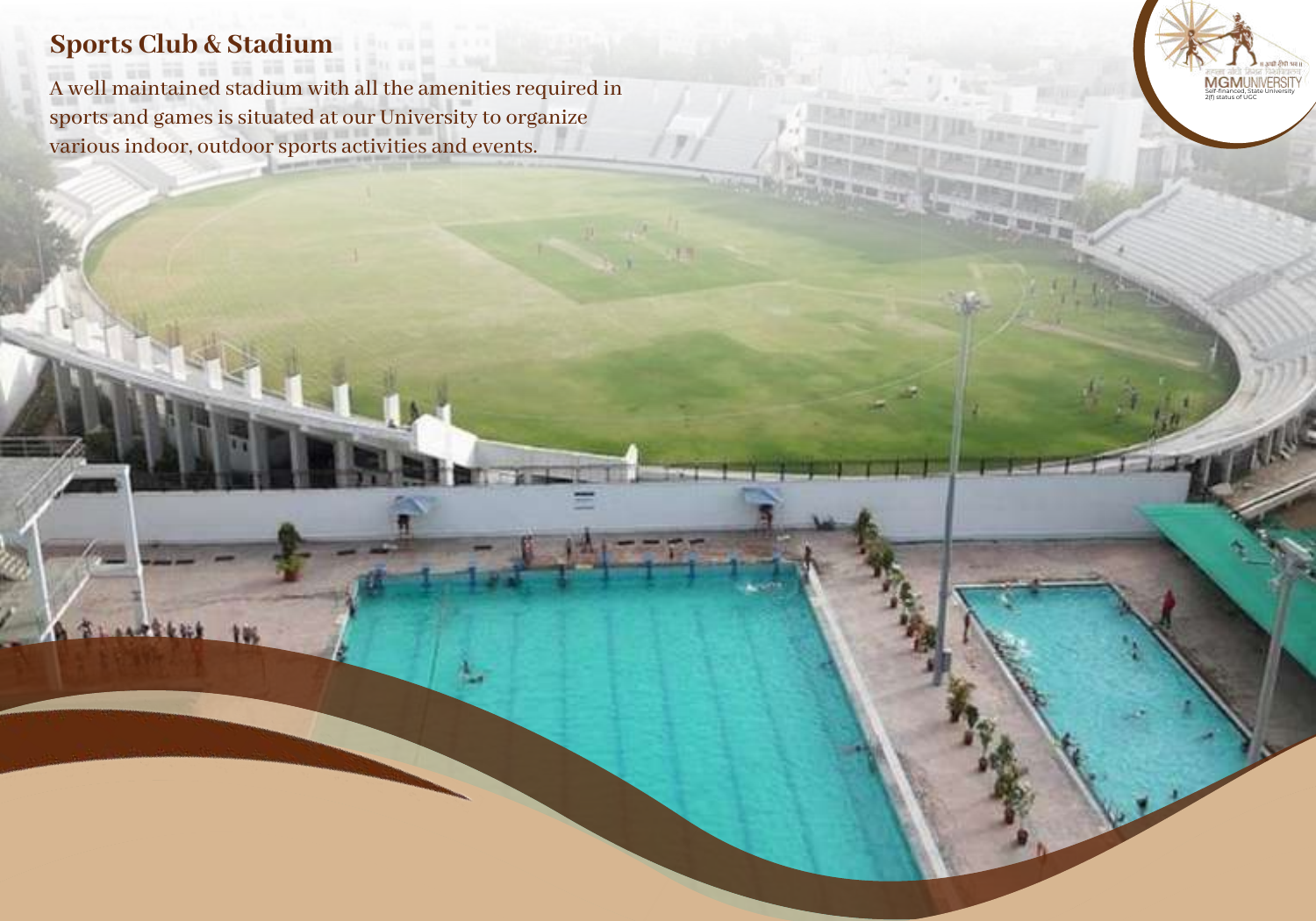# **Admission Process Eligibility**

## **Step 1: Enquiry**

Candidates to visit college between 10 am to 5 pm from Monday to Saturday for a comprehensive college tour.

To make an enquiry or schedule an appointment:

#### Email: mgmihm@mgmu.ac.in

Telephone: +91 8793047544

+91 8446547555

#### **Step 2 Admission Process Application for MGMU-CET 2022**

#### **To seek admission in UG First Year or PG First Year Programs**

1. Apply online at www.mgmu.ac.in or www.mgm-ihmct.org.

- 2. Fill the required information and pay the application fee.
- 3. Upload the required documents at the portal (Mark sheet of qualifying examination, transfer/ leaving certificate, Aadhar card copy, medical certificate, SSC mark sheet,

passing certificates)

- 4. Conduct of MGMU CET exam as follows:
- a. UG Programs CET 17th May 2022
- b. PG Programs CET 19th May 2022
- c. Program wise Merit list would be displayed
- 5. Visit the institute, submit the original documents and confirm the admission.

6. Pay the program fee.

7. Teaching for all the programs start from 1st September 2022.

#### **Please Note:**

- MAH HM CET score would be considered for the admissions
- PERA CET score would be considered for the admissions
- Student can secure admission via MGMU-CET 2022



# **PLACEMENTS**

The institute hastie-ups with leading star properties acrossthe country where the students are willingly accepted for their industrial trainings and job placements viz. Taj Group of Hotels. Marriott Hotels. Accor Hotels. Hyatt Hotels. Conrad by Hilton. Starwood Hotels, Radisson Blu Hotels and alsowith retailsectorwhich forms an important part ofthe service industry.

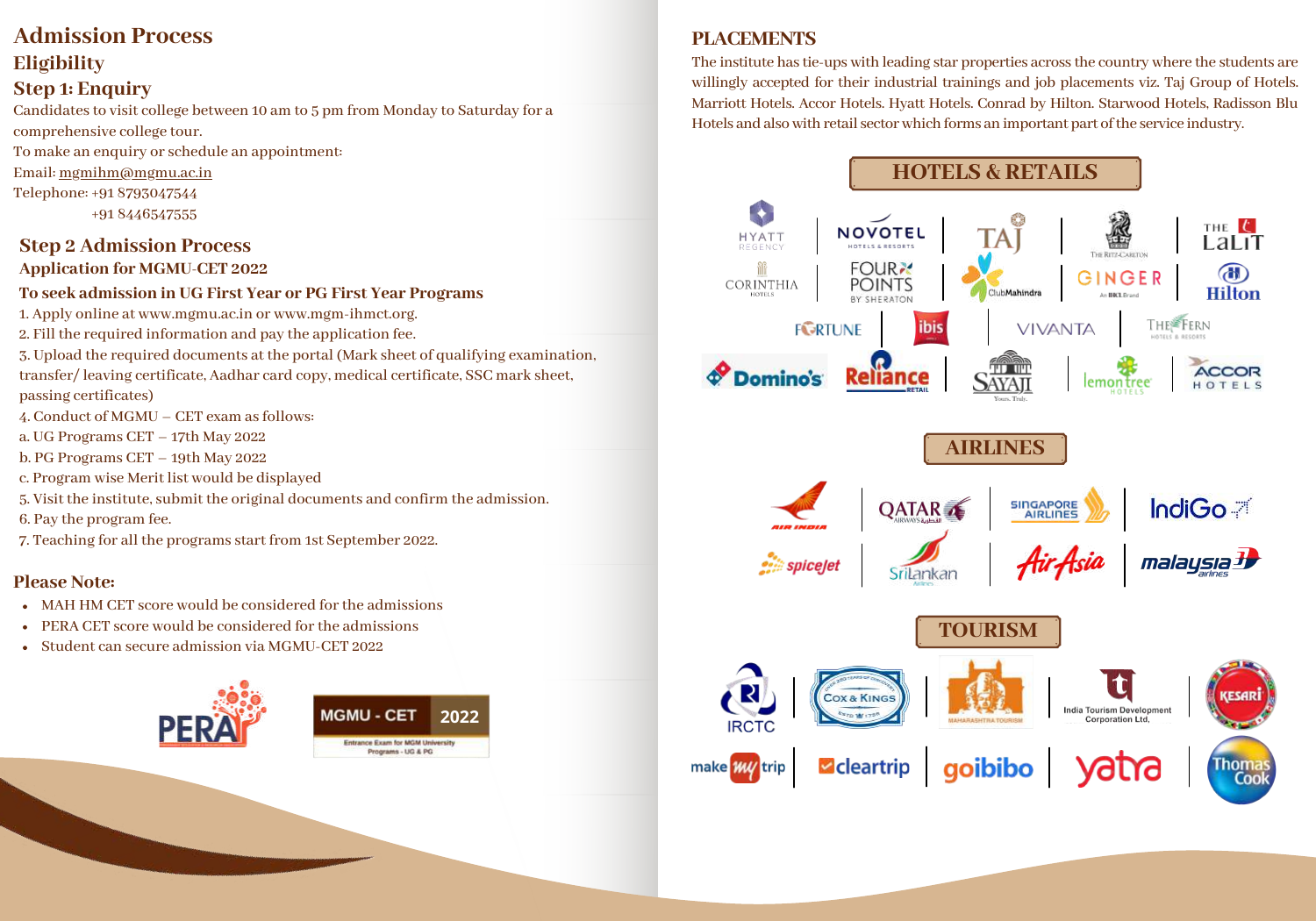

#### **Directors Message**

Hospitality Industry has a tremendous need for professionally trained youngsters who are wellmatched to cater present and future needs of the Hotel, Aviation and Tourism industry worldwide, as a number of new hotels and airlines are in the offering and ever- increasing significantly.

The underlying idea of MGM IHM is to concentrate substantial resources on those exceptional individuals – students and teachers – who have the potential to transform society. When provided with a world-class education, exceptional students from any background can achieve their significant potential and in so doing improve their lives, the lives of their families, their communities, their country and the world.

Our curriculum ensures a global standard of educational excellence. The courses offered are ideally suited to take up a career in the Hotels, Airlines, Cruise and all major fields of the hospitality industry. The students of our college are already achieving exceptional results in the hospitality industry. And our alumni, many of whom are currently working with top hospitality brands around the world, are demonstrating a deep sense of social responsibility and a commitment to return to serve their home countries.

Our campus is set in a beautiful landscape with a spectacular view of Aurangabad, also known as the city of gates and Aurangabad Caves comprise ancient, rock-cut Buddhist shrines with greatest opportunities in Tourism sector. Our distinguished faculty, with extensive ties with leading hotels, retail sectors, facility management companies, airlines, railways and other corporate sectors etc are the hallmark of this institute. Industry experts and hotel managers as guest speakers, distinguished visiting professors, and rich alumni resources are the great backbone for the ongoing batch of students..

We at MGM- IHM Aurangabad are committed to excel in the field of hospitality education by ensuring the highest quality of faculty, resources and infrastructure. Our focus on academic excellence and holistic development of our students will result in highly skilled and committed professionals to meet the increasing needs of the Global Hospitality Industry Especially, with the roll out of the New Education Policy of the country.

I invite you to explore our website further to learn more about the Mahatma Gandhi Mission University's Institute of Hotel Management and the unique and innovative programme we offer.

I look forward to welcoming you to the world of Hospitality. Wishing you all the best for your career and academic pursuits.

With Warm Wishes, Prof. (Dr.) Sagar H.Mohite Director - MGM IHM



**Kapilesh Mangal HOD/Asst. Professor Food & Beverage Service**



**Kevin Nawgiri Asst. Professor Food & Beverage Service**





**FACULTY**



**Asst. Professor Front Office**



**Asst. Professor Housekeeping**



**Sachin Chavan Asst. Professor Food & Beverage Service**

**Asst. Professor Front Office**

**Gayatri Joshi Asst. Professor Aviation/Travel & Tourism**



**Kunal Lokhande Asst. Professor Aviation/Travel & Tourism**



**Abhishek Srivastava Head Accountant**



**Vaibhav Joshi Asst. Professor Food Production**



**Bhagyashri Mathdewaru Librarian**









**Sindhu Sangule Asst. Administrator**